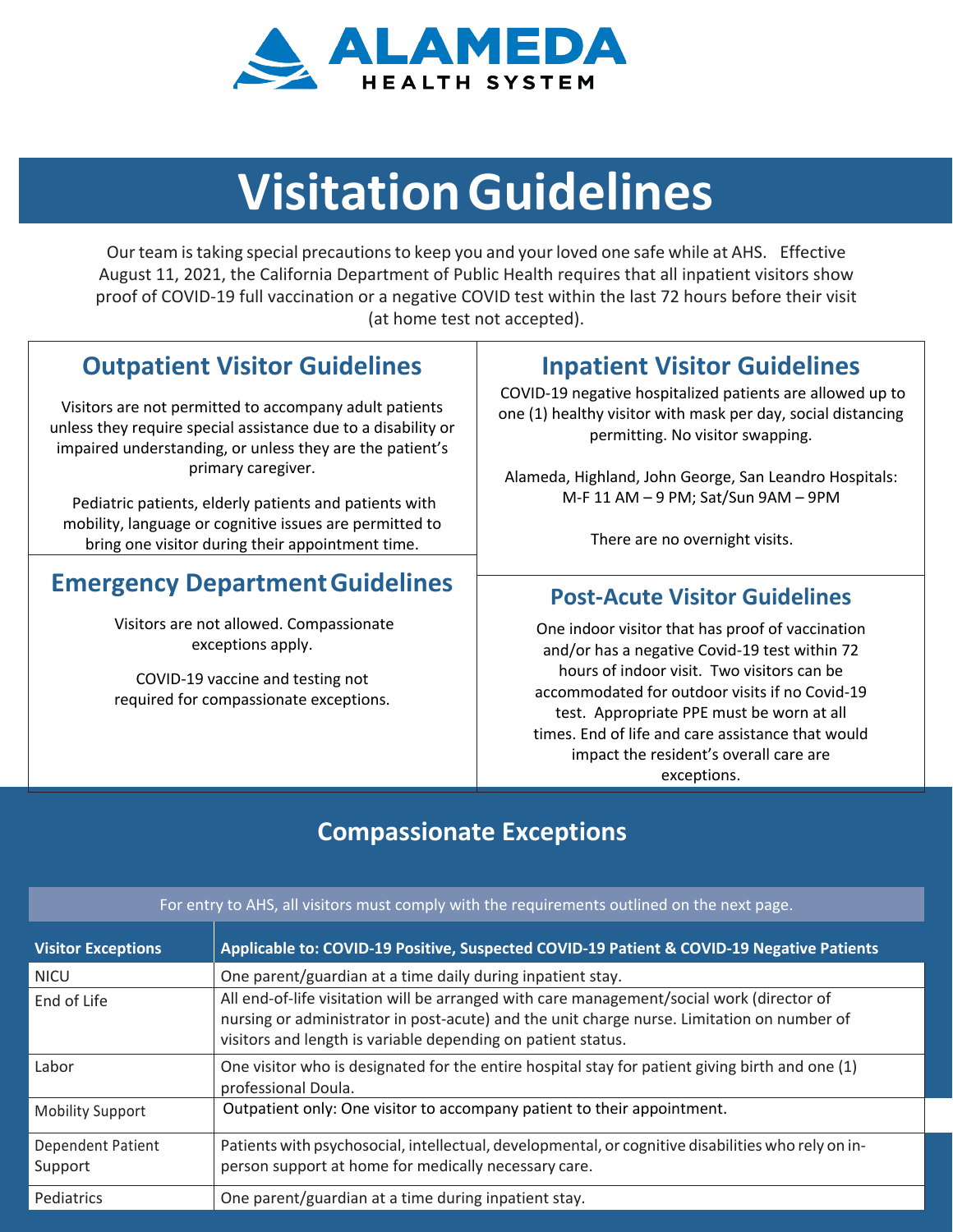

# *Visitor Requirements*

#### Inpatient Visiting Hours: M-F 11:00am-9:00pm, Sat/Sun 9:00am-9:00pm

#### Post-Acute visitation by appointment

These hours are strictly enforced unless a compassionate exception applies. Compassionate exceptions are arranged by the primary provider team.

#### Dear AHS Visitors,

We are happy to support your visit with your loved one today. To keep you, our patients, and caregivers safe, we require all visitors to:

- $\checkmark$  If you have personal cloth face covering, you will be asked to replace it with the mask we provide at the entrance. Masks are to be worn at all times covering your nose and mouth.
- $\checkmark$  In the post-acute care settings, appropriate personal protective equipment is required based on yellow and green zones.
- $\checkmark$  Check-in at the nurse's station so you can be taken to the correct room.
- $\checkmark$  Stay in the patient's room until you plan to leave. Visitors cannot linger in the hallways, lobbies or waiting rooms. Once you leave the unit, the visit is over. Youare allowed to use public bathrooms. Masks must be worn at all times while you are visiting your loved one.

We must practice social and physical distancing in all areas of our hospital. Because of this, lobbies and waiting areas closed and you may be redirected or asked to leave an area if the distancing is not possible due to space issues. The care team or lobby staff can help answer any questions you have.

# **By accepting this handout, you are agreeing to the visitor requirements.** Visitors who do not follow these requirements will be asked to leave.